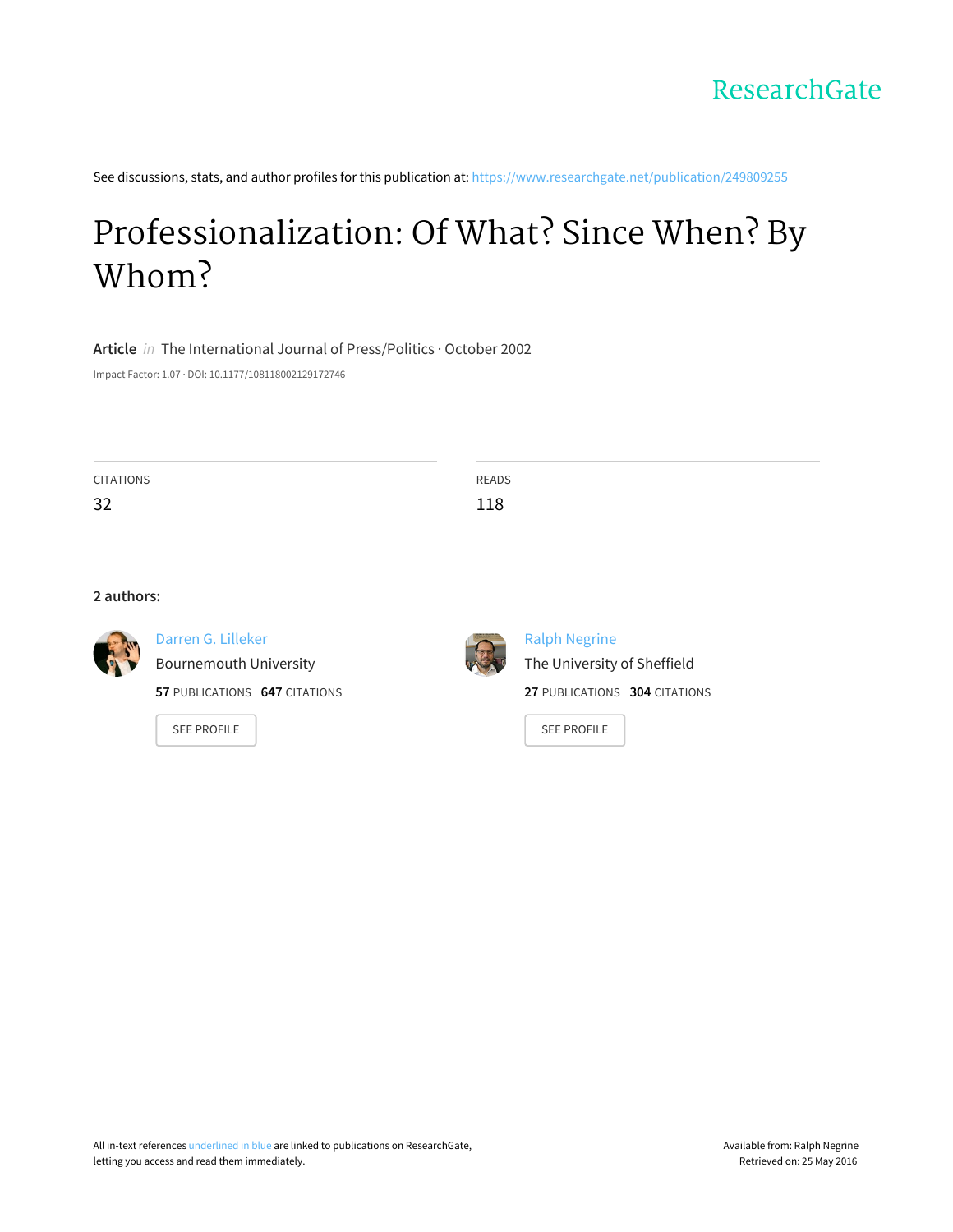# Press/Politics The Harvard International Journal of

http://hij.sagepub.com

### **Professionalization: Of What? Since When? By Whom?**

DOI: 10.1177/108118002236354 The Harvard International Journal of Press/Politics 2002; 7; 98 Darren G. Lilleker and Ralph Negrine

http://hij.sagepub.com/cgi/content/abstract/7/4/98 The online version of this article can be found at:

> Published by: **SSAGE** http://www.sagepublications.com

**Additional services and information for The Harvard International Journal of Press/Politics can be found at:**

**Email Alerts:** <http://hij.sagepub.com/cgi/alerts>

**Subscriptions:** <http://hij.sagepub.com/subscriptions>

**Reprints:** <http://www.sagepub.com/journalsReprints.nav>

**Permissions:** <http://www.sagepub.com/journalsPermissions.nav>

**Citations** <http://hij.sagepub.com/cgi/content/refs/7/4/98>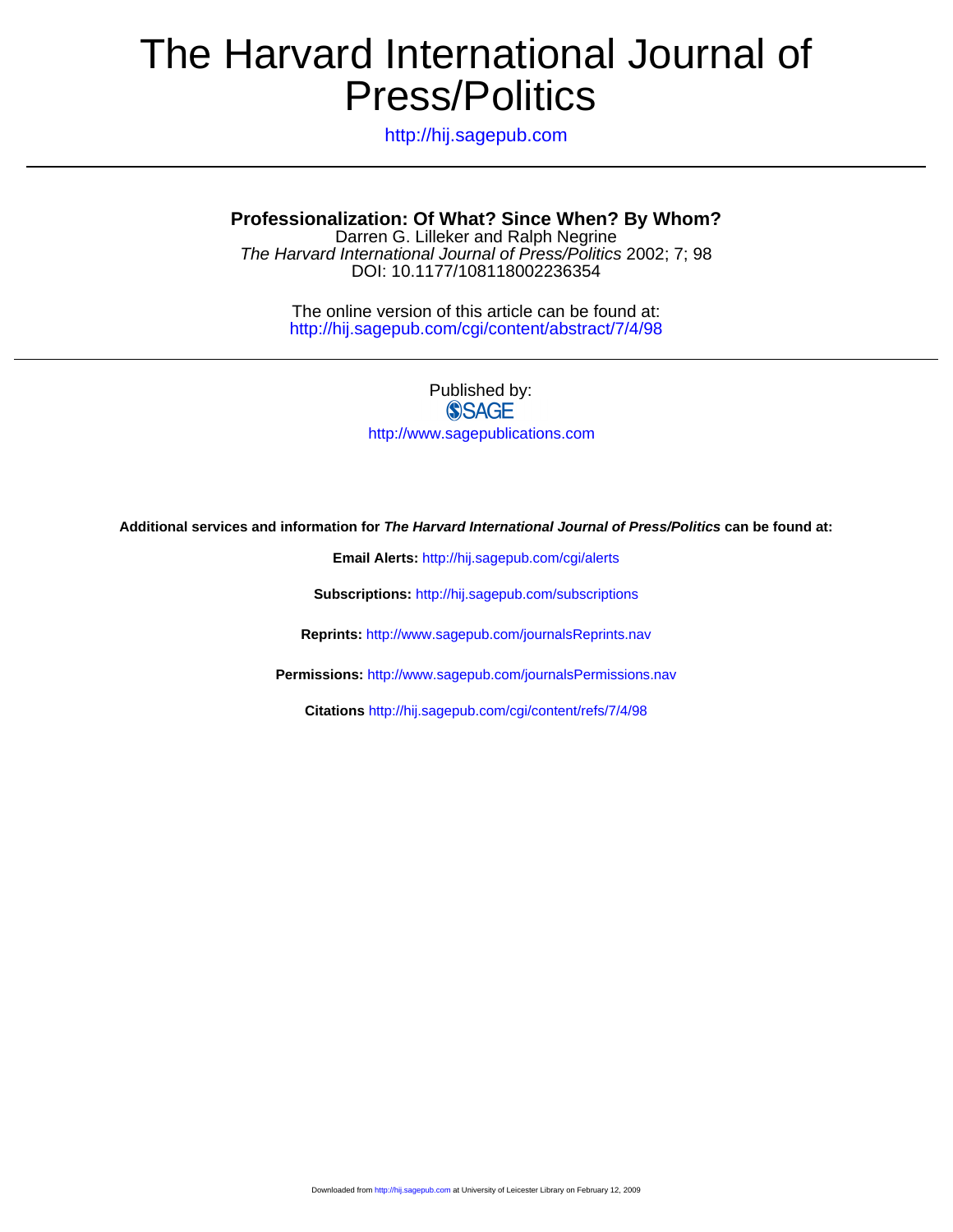## **Professionalization:** Of What? Since When? By Whom?

*Darren G. Lilleker and Ralph Negrine*

Professionalization and related words have become the normative way of describing developments in political campaigning and communication in recent years. Reflecting on recent articles in *Press/Politics*, the authors assert that the use of such terms are confusing and provide little detail as to the actual changes in the nature and conduct of campaigning, when these changes took place, and what forces drove the changes.

In the recent issue of *Press/Politics* (Volume 6, Number 4, 2001), three articles dealt with the role of what they describe as professionals in modern political campaigning. These articles offered interesting and highly perceptive analyses of the changing nature of political campaigns and of political communication. However, the more the literature focuses on the way political campaigning and communication have become professionalized, the broader the definition of the process of professionalization becomes.This brief commentary,based on research currently being carried out in Britain, seeks to question whether the use of the word *professional*and its derivatives—*profession*,*professionalization*,*professionalism*—is helpful in explaining the nature of change in processes of political communication and whether different, more specific terms should be employed.

Contemporary literature in the field of political communication introduces readers to recent developments through such phrases as a "professionalization of politics" [\(Mancini 1999\),](https://www.researchgate.net/publication/248988132_New_Frontiers_in_Political_Professionalism?el=1_x_8&enrichId=rgreq-44294cfc-56a3-4612-bd2f-ec47db436453&enrichSource=Y292ZXJQYWdlOzI0OTgwOTI1NTtBUzoxNDkyOTA1ODQzODM0ODhAMTQxMjYwNTA1NzMzOQ==) "source professionalization" (Blumler 1990), "campaign professionalization" (Gibson and Rommele 2001:40), the "professionalization of media relations" [\(Schlesinger and Tumber 1994:67\),](https://www.researchgate.net/publication/46952680_Reporting_Crime_The_Media_Polit_of_Criminal_Justice?el=1_x_8&enrichId=rgreq-44294cfc-56a3-4612-bd2f-ec47db436453&enrichSource=Y292ZXJQYWdlOzI0OTgwOTI1NTtBUzoxNDkyOTA1ODQzODM0ODhAMTQxMjYwNTA1NzMzOQ==) and even "the smoothness, slickness and all-too-evident professionalism of recent campaigning" (Watts 1997:142). While there are attempts to define the tools of a professional campaign, of which Gibson and Rommele's (2001) is a highly effective example, these essentially describe a process whereby many tasks, formerly ascribed to

Press/Politics 7(4):98-103 DOI: 10.1177/108118002236354 © 2002 by the President and the Fellows of Harvard College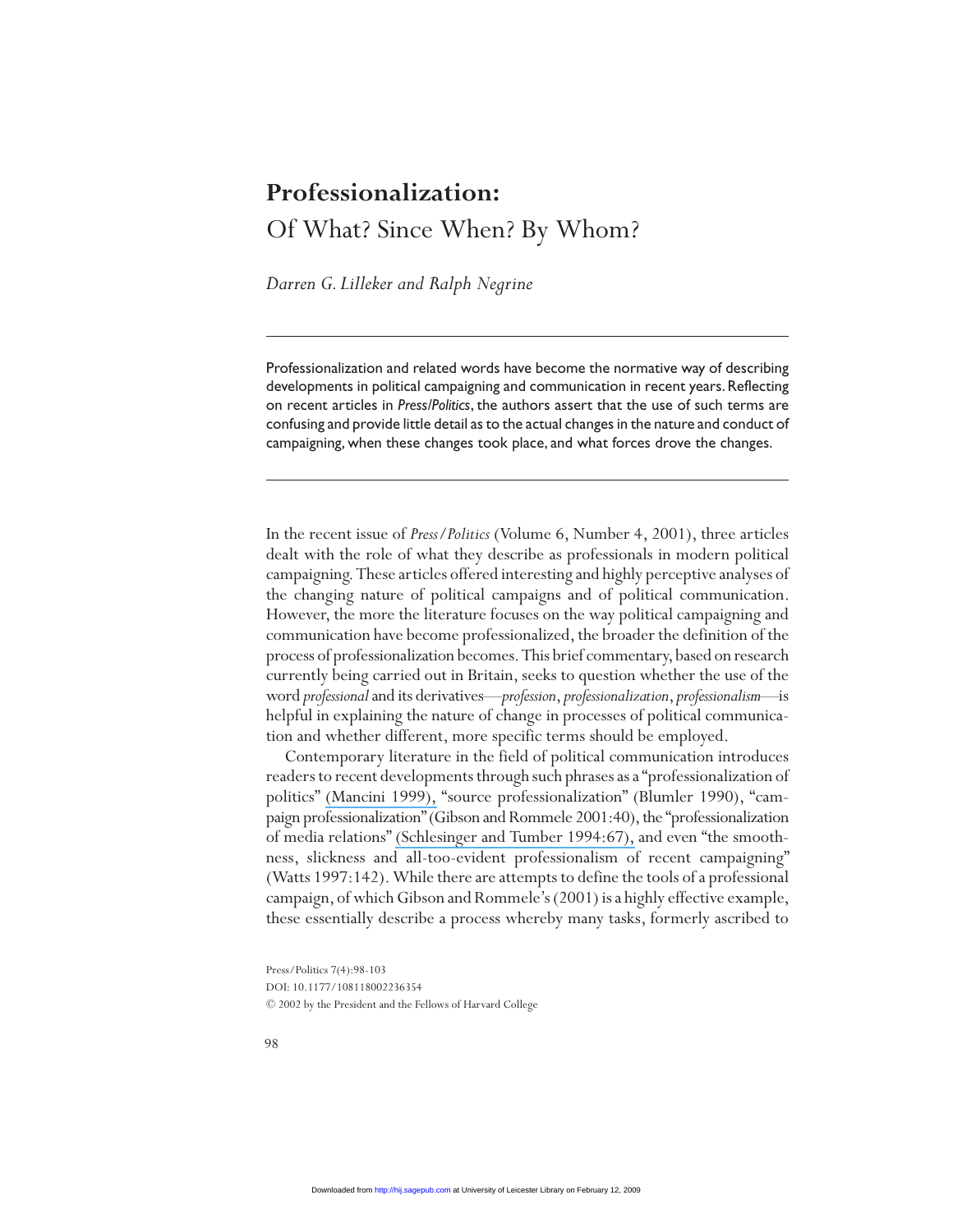party members, are given over to outside agencies. The differing definitions of professionalization illustrated above present the reader with some confusion over the use of the term: Is professionalization a process of making communication more effective through updating and enhancing the modes for delivering a political message? Alternatively, is professionalization related to the employment of professional communicators—public relations experts, image consultants, data analysts, and so forth—to manage the campaign [\(Mancini 1999\)?](https://www.researchgate.net/publication/248988132_New_Frontiers_in_Political_Professionalism?el=1_x_8&enrichId=rgreq-44294cfc-56a3-4612-bd2f-ec47db436453&enrichSource=Y292ZXJQYWdlOzI0OTgwOTI1NTtBUzoxNDkyOTA1ODQzODM0ODhAMTQxMjYwNTA1NzMzOQ==) Furthermore, should the term also be applied to elected representatives?

It is clear that much of the current literature conflates these processes into the catchall term *professionalization*. For example, political marketing models of campaigning introduce the reader to a process that combines specialist roles with effective delivery (Farrell et al. 2001; Lees-Marshment 2001; Scammel 1997) These stress the role played by a professional campaign team in analyzing the market, advising on policy, creating effective vehicles for transmitting messages, and training those directly involved in the campaign on style, image, and communication. The marketing literature also ascribes a prominent role to nonprofessionals who, although guided to varying degrees by the campaign team, are responsible for campaign communication. But this account of the process of professionalization differs markedly from the discourse of professionalization,which suggests that as political campaigning becomes professionalized, all those involved in campaigning will be or will become professionals within their ascribed roles.

Clearly, this assertion is not an accurate description of British political campaigning. If we compare leading party political figures, we find varying abilities to effectively communicate, a factor that is often translated into the way they are portrayed by the media. New Labour Minister Robin Cook (now Leader of the House) has been described as "resembling a garden gnome" (Jones 1996:9), while Conservative Ann Widdecombe (now Shadow Home Secretary) was said to be "uncharismatic" and "a harridan" and described as "sporting a Beatle haircut" by the U.K. tabloid press, yet both are described by colleagues as consummate professionals when dealing with the media. This indicates that the term *professionalization* is multifaceted, often highly subjective, and not fully able to describe the nuances in the complex nature of political communication.

There are other difficulties with using the term. While political scientists, by and large, link the professionalization of politics, and particularly of members of parliament, to the ways in which politics have now become a full-time paid career (see Rush 1989), writers on political communication, as we have seen, use the phrase much more loosely.Not only is it used to refer to those individuals employed by political parties for their expertise and skills in dealing with the media, but it can also be used to identify any individual, whether an employee or an elected representative, who has a "basic competence in news management techniques" [\(Schlesinger and Tumber 1994:84\).](https://www.researchgate.net/publication/46952680_Reporting_Crime_The_Media_Polit_of_Criminal_Justice?el=1_x_8&enrichId=rgreq-44294cfc-56a3-4612-bd2f-ec47db436453&enrichSource=Y292ZXJQYWdlOzI0OTgwOTI1NTtBUzoxNDkyOTA1ODQzODM0ODhAMTQxMjYwNTA1NzMzOQ==) To act in a professional way, and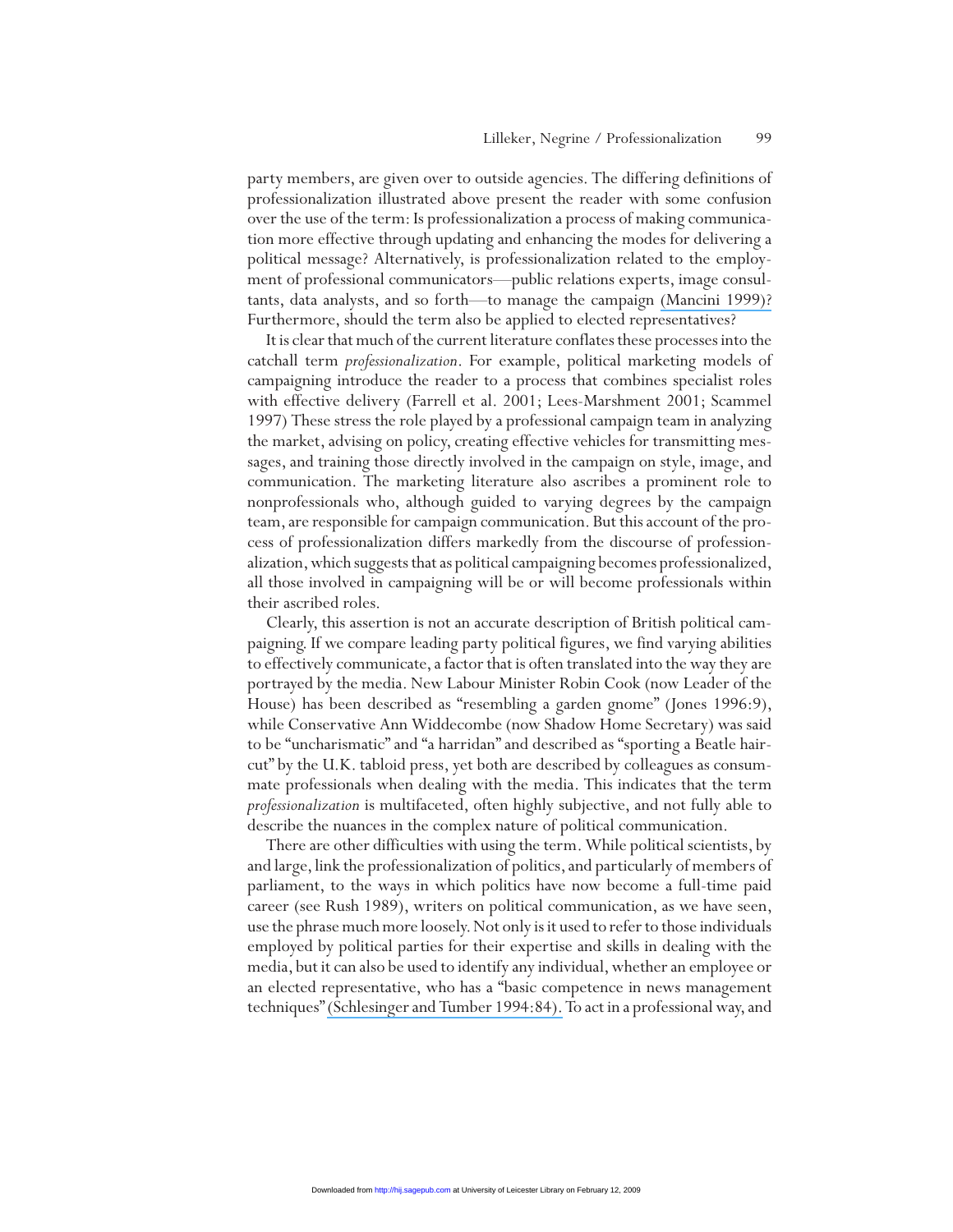to be a professional, is thus to display a range of skills in handling the media and an ability to use modern communication facilities (see Gould 1998). When used in these ways, the phrase inevitably highlights its direct opposite: amateurism. As Blumler (1990) has observed, those "who are less attuned to the media sphere are discredited as amateurs out of touch with the modern world'(p. 104). In other words, those who are not professional are, by dint of their mistakes, amateurs or novices. But in what ways can political actors be said to be professionals, to act in a professional way, or to have become professionalized?

One problem in trying to understand these questions is that the use of words such as *professional* often makes sense only in relation to the activities and to the requirements of the media. Does being a professional mean any more than simply systematically providing the media with the sorts of information and in the form that they need? Are such activities and skills both media specific and temporally located? Under what circumstances does the professional and skilful use of the media prove counterproductive and lead to accusations of excessive control and manipulation? Another problem is that these words take on a different meaning and importance when placed within a broader party political context. With the modern political party seeking to centralize and manage all its communication processes, its elected members are inevitably confronted by a set of restrictions and expectations that are almost a requirement of membership: They should not dissent or create controversies, they should toe the party line, and so forth. In this context, is professionalism little more than accepting and acquiescing to the wishes of those at party headquarters? Conversely, is dissent unprofessional?

What emerges quite clearly from the above brief discussion of professionalization is that the word *professional* is perhaps more often used to describe degrees of specialization related to the development of new knowledge or new skills. For example, elected representatives learn how to deal with the media in a professional way; political consultants build up expertise, which they can apply in different circumstances and in different conditions. Pollsters, too, apply basic skills in different environments. In contemporary media-centered democracies, such skills and specialized techniques are undoubtedly invaluable additions to the party machine, particularly when the need to persuade volatile voters is paramount. This goes a long way toward explaining the phenomenon surrounding the growth and deployment of political marketing techniques (Wring 1998) as well as the emergence of associations that seek to legitimate the role of the political consultant as that of a professional (see Plasser 2000). Interestingly, both the creation of associations between politics and the world of the communication specialist and the certification of consultants in the field of public relations and related professions are characteristics of occupations seeking to exercise professional authority. They "must find a technical basis for it, assert an exclusive jurisdiction, link both skill and jurisdiction to standards of training, and convince the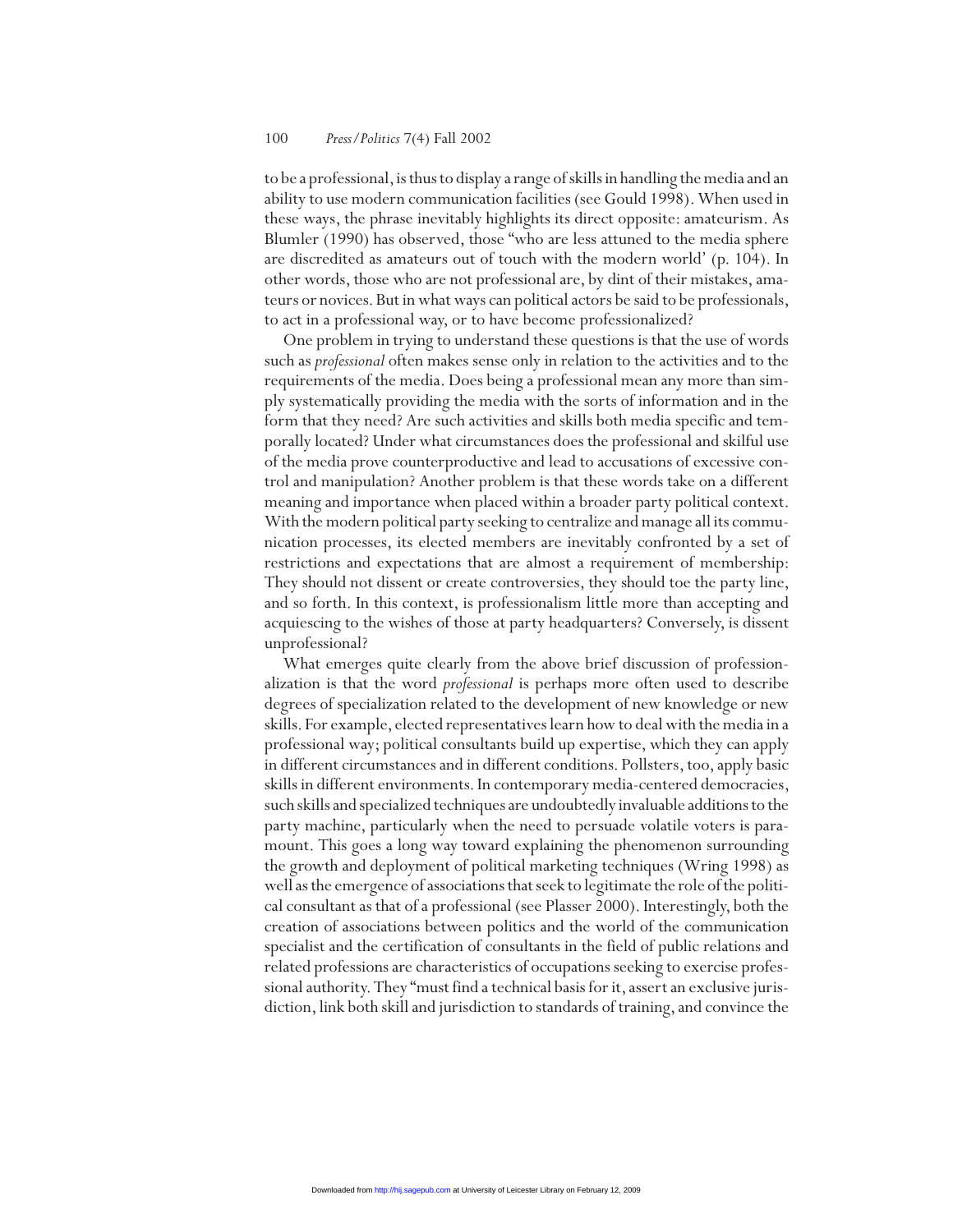public that [this professional class's] services are uniquely trustworthy" (Wilensky 1964:138).

By contrast, elected politicians, who are by the very nature of their occupation generalists, can nevertheless acquire levels of expertise in their media-handling skills that would permit them to be described as professional. This, however, is not addressed effectively in the literature on professionalization. In fact, judgments about professionalization and professionalism are being made in the abstract and without an appreciation for the evolutionary process that has taken place in respect of the conduct of political campaigns and the way in which that change is related to specific technologies, practices, and knowledge. In other words, the process of professionalization should be examined in its historical context. Moreover, such research should examine the practice of elected political actors when campaigning to assess whether we can attach the label*professionalization* for the sake of argument to the activities of members of parliament and candidates who sought election thirty or more years ago. If we can, then the term itself would only describe the way technology is employed skillfully;it would not explain the process of change itself.

The use of terms such as *professionalization* and *professionalism* often hinders attempts to explain how the political campaign and the nature of communication have changed in recent decades. What is needed is a multilayered approach, which explains not only how the campaign has become more centralized but also how this process has affected the campaign at the local and the individual level. One can then talk about the specialization of key roles within the campaign and the increased use of modes of delivery that require skills that traditional party employees and volunteers may not have. Furthermore, then one can also discuss the ways in which political communication has become more slick, mediafriendly, and tailored for media coverage. But can all of these be attributed solely to the introduction of specialists or "professionals" into the campaign?

Clearly there have been technological advances and changes in the way in which politics is covered by the media that have forced a response from political parties and individuals who seek election to office. This pattern of technological change has always been a feature of political life and predates the introduction of electronic communication. The introduction of national newspapers, of radio and later of television as forms of mass communication altered the ways politicians sought to communicate with the public, in the same way that the Internet will alter practices in the future. In many ways, political campaigning has, therefore, always been in a state of constant evolution. We need to be able, therefore, to place these sorts of changes accurately within their proper historical context, and to assess more precisely what changes have taken place, their causes and the responses to them.The real problem with discussing all of these changes beneath the umbrella term of professionalization is that much of the nuanced and multi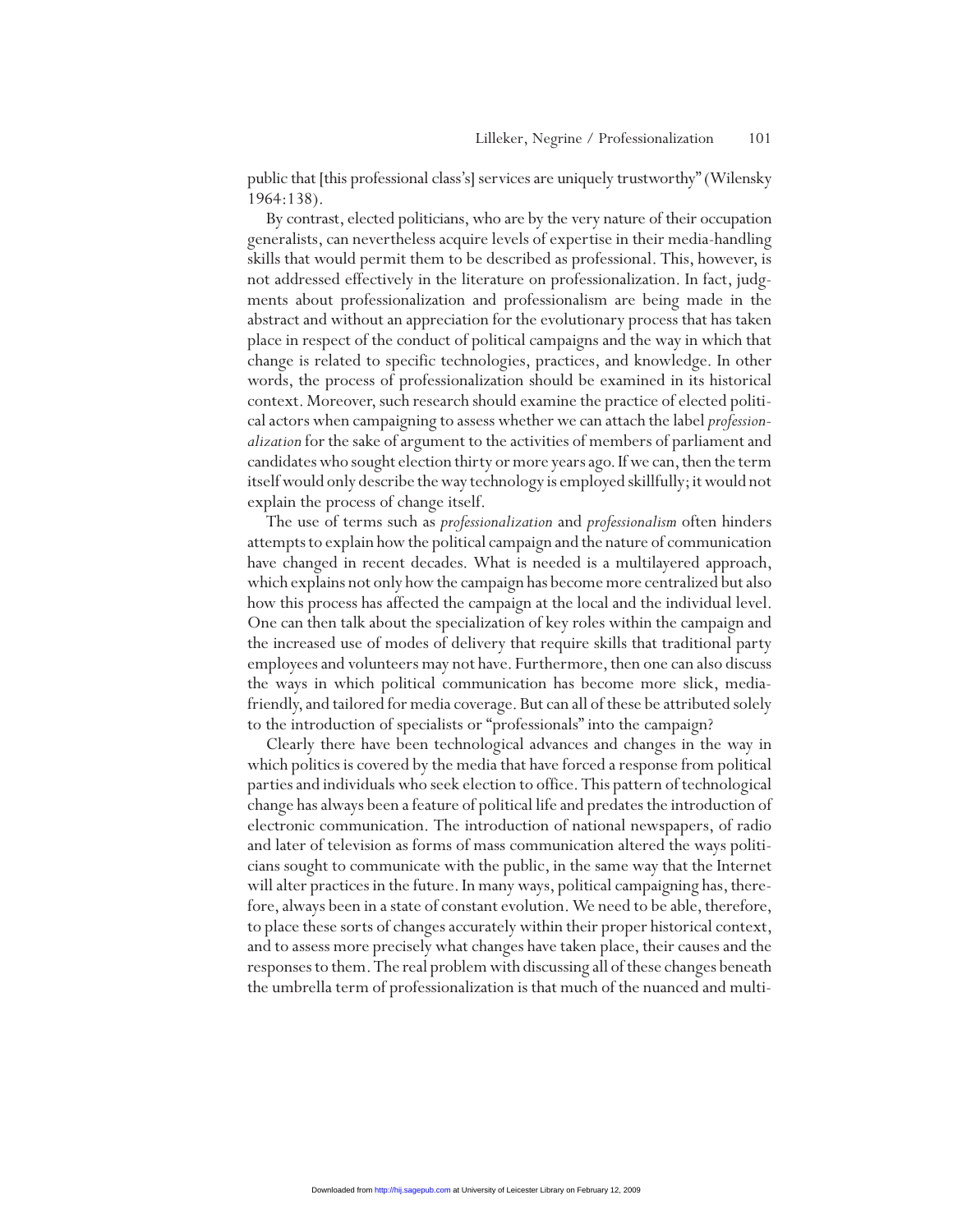faceted nature of change is lost; consequently, the term fails to stand up to the task ascribed to it. We would wish to argue, and our present research lends support to this assertion, that the term professionalization needs to be more carefully defined and, when explaining certain aspects of a process of evolution, abandoned in favor of more specific and more accurate phrases such as *specialization of tasks*,*the increased use of experts*and the*management or centralization of the campaign*. Otherwise, we are only left with the normative conclusion that political campaigns have become "more professional," which still begs the questions: more professional than what, since when, and on whose part?

#### **Note**

1. The research is funded by the ESRC. Project R000223540 MPs and the media: a study of professionalization in political communication. The arguments herein are developed further in Negrine and Lilleker 2002.

### **References**

- Blumler, Jay. 1990. Elections, the Media and the Modern Publicity Process. In *Public Communication: The New Imperatives*, ed. M. Ferguson. London: Sage Ltd.
- Farrell,D.M.,R.Kolodny,and S.Medvic.2001."Parties and Campaign Professionals in a Digital Age." *Press/Politics* 6(4):11-30.
- [Gibson, R., and A. Rommele. 2001. "A Party-Centred Theory of Professional Campaigning.](https://www.researchgate.net/publication/249809040_)" *[Press/Politics](https://www.researchgate.net/publication/249809040_)* 6(4):31-43.
- Gould, Philip. 1998. *The Unfinished Revolution:How the Modernisers Saved the Labour Party*. London: Little Brown.

Jones, Nicholas. 1996. *Soundbites and Spin Doctors*. London: Orion.

- Lees-Marshment, Jennifer. 2001. *Political Marketing and British Political Parties: The Party's Just Begun*. Manchester, UK: MUP.
- Maarek, Philippe. 1995. *Political Marketing and Communication*. London: John Libbey.
- [Mancini, P. 1999. "New Frontiers in Political Professionalism."](https://www.researchgate.net/publication/248988132_New_Frontiers_in_Political_Professionalism?el=1_x_8&enrichId=rgreq-44294cfc-56a3-4612-bd2f-ec47db436453&enrichSource=Y292ZXJQYWdlOzI0OTgwOTI1NTtBUzoxNDkyOTA1ODQzODM0ODhAMTQxMjYwNTA1NzMzOQ==) *Political Communication* 16:231- [45.](https://www.researchgate.net/publication/248988132_New_Frontiers_in_Political_Professionalism?el=1_x_8&enrichId=rgreq-44294cfc-56a3-4612-bd2f-ec47db436453&enrichSource=Y292ZXJQYWdlOzI0OTgwOTI1NTtBUzoxNDkyOTA1ODQzODM0ODhAMTQxMjYwNTA1NzMzOQ==)
- [Negrine, Ralph, and Darren G. Lilleker. 2002. "The Professionalisation of Political Communica](https://www.researchgate.net/publication/258134586_The_Professionalization_of_Political_Communication_Continuities_and_Change_in_Media_Practices?el=1_x_8&enrichId=rgreq-44294cfc-56a3-4612-bd2f-ec47db436453&enrichSource=Y292ZXJQYWdlOzI0OTgwOTI1NTtBUzoxNDkyOTA1ODQzODM0ODhAMTQxMjYwNTA1NzMzOQ==)[tion: Continuities and Change in Media Practices."](https://www.researchgate.net/publication/258134586_The_Professionalization_of_Political_Communication_Continuities_and_Change_in_Media_Practices?el=1_x_8&enrichId=rgreq-44294cfc-56a3-4612-bd2f-ec47db436453&enrichSource=Y292ZXJQYWdlOzI0OTgwOTI1NTtBUzoxNDkyOTA1ODQzODM0ODhAMTQxMjYwNTA1NzMzOQ==) *European Journal of Communication* 17(3), [forthcoming.](https://www.researchgate.net/publication/258134586_The_Professionalization_of_Political_Communication_Continuities_and_Change_in_Media_Practices?el=1_x_8&enrichId=rgreq-44294cfc-56a3-4612-bd2f-ec47db436453&enrichSource=Y292ZXJQYWdlOzI0OTgwOTI1NTtBUzoxNDkyOTA1ODQzODM0ODhAMTQxMjYwNTA1NzMzOQ==)
- [Plasser, F. 2001. "Parties'diminishing relevance for campaign professionals."](https://www.researchgate.net/publication/249809042_Parties) *Press/Politics* [6\(4\):44-59.](https://www.researchgate.net/publication/249809042_Parties)
- Rush, Michael. 1989. *[The Professionalisation of the British Member Of Parliament](https://www.researchgate.net/publication/300868922_The_Professionalization_of_the_Member_of_Parliament?el=1_x_8&enrichId=rgreq-44294cfc-56a3-4612-bd2f-ec47db436453&enrichSource=Y292ZXJQYWdlOzI0OTgwOTI1NTtBUzoxNDkyOTA1ODQzODM0ODhAMTQxMjYwNTA1NzMzOQ==)*. Papers in Political [Science:1.](https://www.researchgate.net/publication/300868922_The_Professionalization_of_the_Member_of_Parliament?el=1_x_8&enrichId=rgreq-44294cfc-56a3-4612-bd2f-ec47db436453&enrichSource=Y292ZXJQYWdlOzI0OTgwOTI1NTtBUzoxNDkyOTA1ODQzODM0ODhAMTQxMjYwNTA1NzMzOQ==)
- Scammell, M. 1996. *Designer Politics*. Basingstoke, UK: Macmillan.
- Schlesinger, P., and H. Tumber. 1994. *[Reporting Crime: The Media Politics of Criminal Justice](https://www.researchgate.net/publication/274508435_Reporting_Crime_The_Media_Politics_of_Criminal_Justice?el=1_x_8&enrichId=rgreq-44294cfc-56a3-4612-bd2f-ec47db436453&enrichSource=Y292ZXJQYWdlOzI0OTgwOTI1NTtBUzoxNDkyOTA1ODQzODM0ODhAMTQxMjYwNTA1NzMzOQ==)*. [Oxford, UK: Oxford University Press.](https://www.researchgate.net/publication/274508435_Reporting_Crime_The_Media_Politics_of_Criminal_Justice?el=1_x_8&enrichId=rgreq-44294cfc-56a3-4612-bd2f-ec47db436453&enrichSource=Y292ZXJQYWdlOzI0OTgwOTI1NTtBUzoxNDkyOTA1ODQzODM0ODhAMTQxMjYwNTA1NzMzOQ==)
- Watts, D. 1997. *Political Communication Today*. Manchester, UK: MUP.
- [Wilensky, H. L. 1964. "The Professionalization of Everyone?"](https://www.researchgate.net/publication/277491356_The_Professionalization_of_Everyone?el=1_x_8&enrichId=rgreq-44294cfc-56a3-4612-bd2f-ec47db436453&enrichSource=Y292ZXJQYWdlOzI0OTgwOTI1NTtBUzoxNDkyOTA1ODQzODM0ODhAMTQxMjYwNTA1NzMzOQ==) *American Journal of Sociology* [70\(2\):137-58.](https://www.researchgate.net/publication/277491356_The_Professionalization_of_Everyone?el=1_x_8&enrichId=rgreq-44294cfc-56a3-4612-bd2f-ec47db436453&enrichSource=Y292ZXJQYWdlOzI0OTgwOTI1NTtBUzoxNDkyOTA1ODQzODM0ODhAMTQxMjYwNTA1NzMzOQ==)